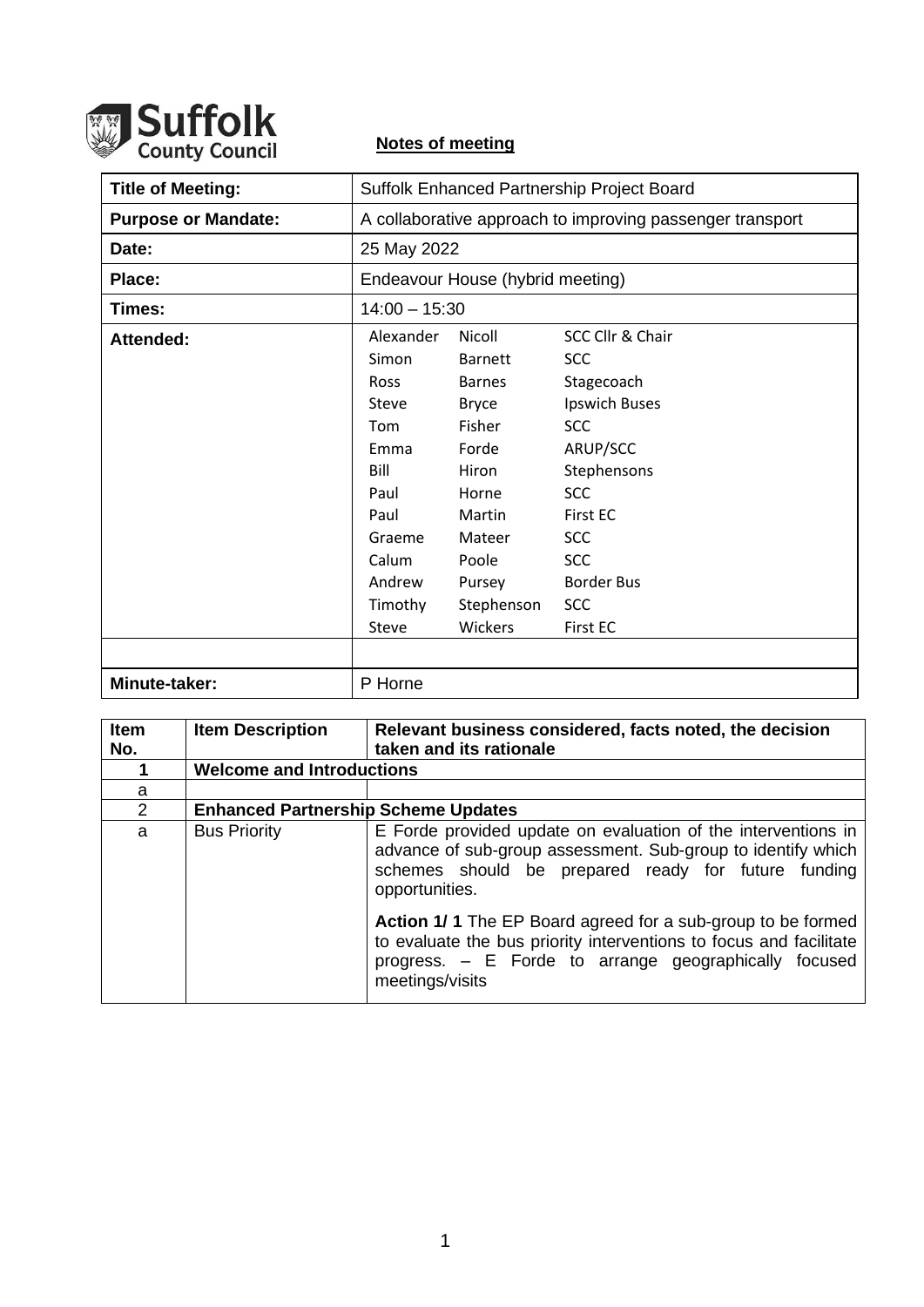| $\mathsf b$ | <b>Moving Traffic</b><br>Enforcement  | Police engaged and supplier negotiations commenced, T<br>Fisher to produce evidence base for business case. Scheduled<br>to present case to SCC Cabinet in Autumn 2022 prior to public<br>consultation.                                                                                                                                                   |
|-------------|---------------------------------------|-----------------------------------------------------------------------------------------------------------------------------------------------------------------------------------------------------------------------------------------------------------------------------------------------------------------------------------------------------------|
|             |                                       | Action 2/1 In addition to the previous feedback provided,<br>Operators invited to propose locations where services would<br>benefit from enforcement e.g. box junctions to help build the<br>business case. Email T Fisher at MTE@suffolk.gov.uk                                                                                                          |
|             |                                       | Action 2/2 T Fisher to provide map of proposed enforcement<br>locations to Cllr Nicoll.                                                                                                                                                                                                                                                                   |
| $\mathbf C$ | Passenger Charter                     | Joint Suffolk & Norfolk passenger charter, (as issued with this<br>meeting's agenda) has been approved by Norfolk EP (23/5/22).<br>S Barnett asked for comments on charter, none were raised,<br>the EP therefore approved charter. Next stage to agree how the<br>charter will be launched and marketed (see also action 2/6 re<br>marketing sub group). |
|             |                                       | Action 1/4 Operators to coordinate their views and produce a<br>charter based on the existing examples from Suffolk/Norfolk<br>and Essex, feedback to S Barnett who will liaise with Norfolk &<br>Essex - Discharged                                                                                                                                      |
| d           | Passenger Working<br>Group & EP Forum | Action 1/2 S Barnett to establish the Passenger working group<br>and passenger champion. - the working group initial meeting<br>scheduled for 1/6/22, champion(s) to be established once<br>working group has developed its role further- Discharged                                                                                                      |
|             |                                       | Action 2/3 P Horne to provide the list of passenger group and<br>forum representatives to Cllr Nicoll                                                                                                                                                                                                                                                     |
|             |                                       | Action 2/4 P Horne to add P Martin & S Bryce to Forum<br>invitation for 13/6/22, in addition to S Wickers & H Williams                                                                                                                                                                                                                                    |
| e           | <b>Network Review</b>                 | S Barnett has met with some operators, others are scheduled,<br>and a number have still to respond to the email with respect to<br>the DfT requirement to review networks in advance of any<br>funding changes. DfT pro forma to be completed for DfT<br>deadline 1/7/22.                                                                                 |